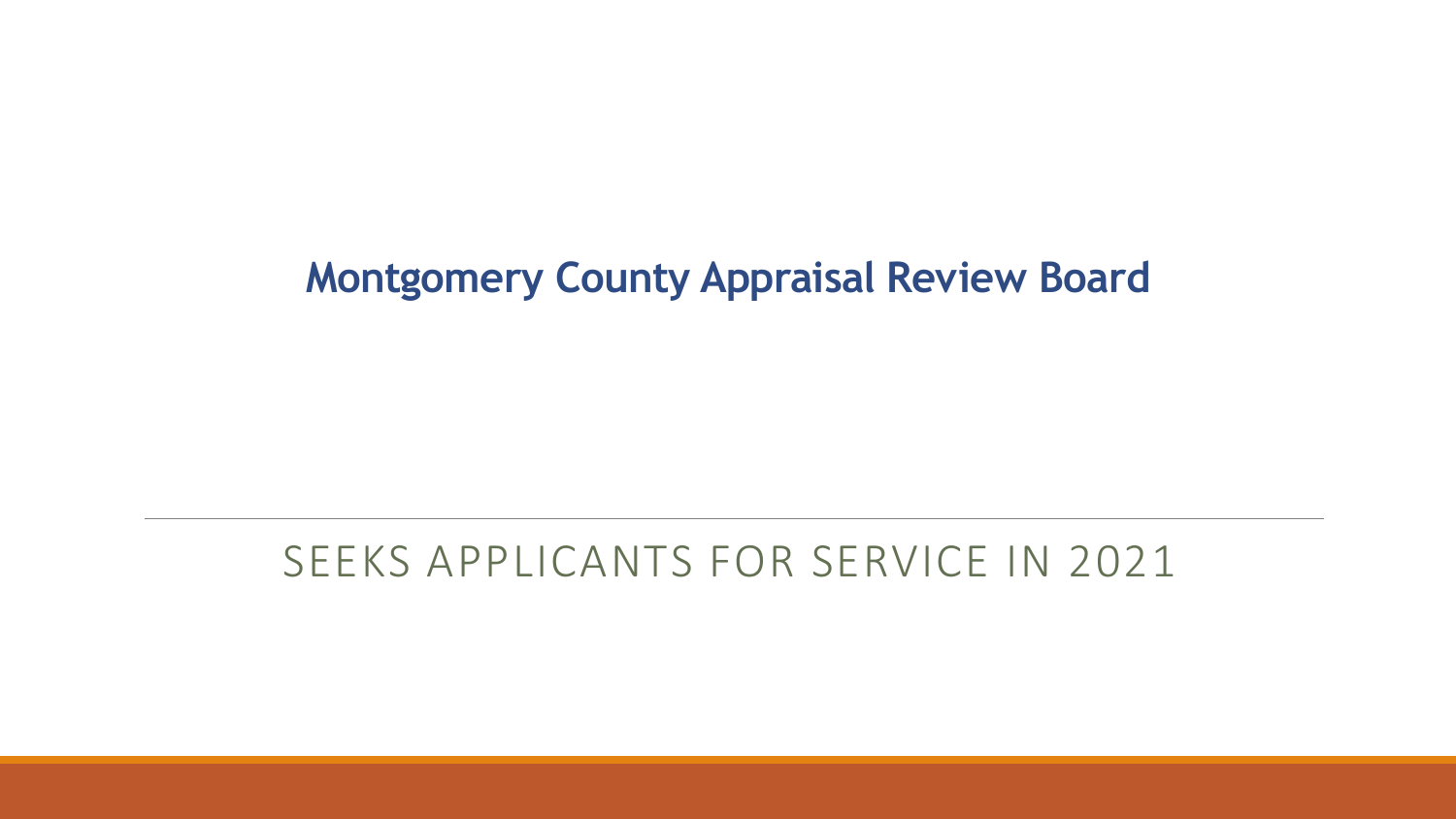Applications for Montgomery County Appraisal Review Board members (ARB) are now being accepted.

The ARB was created by the Texas Legislature to provide an independent judicial review of property owner protests of values by the Montgomery Central Appraisal District (MCAD). ARB members are appointed by the Administrative District Judge of Montgomery County.

**Service on the ARB would begin in January 2021. Montgomery County citizens interested in the ARB service should submit a completed application. While there is an immediate need for applicants, completed applications are accepted year round to fulfill any potential vacancies.**

Applications can be found on MCAD's website [www.mcad-tx.org](http://www.mcad-tx.org/)

or

requested by contacting MCAD's offices.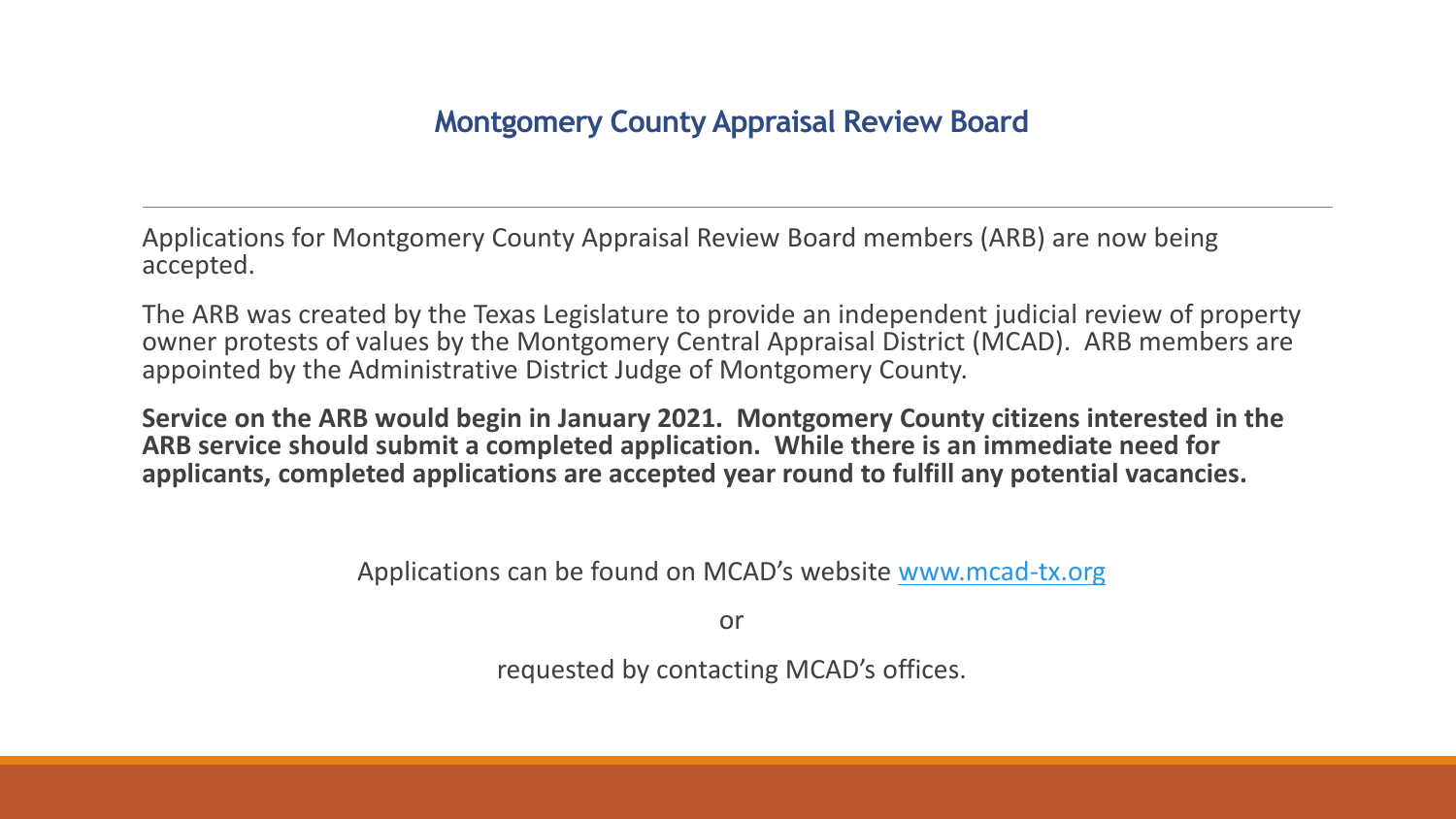### **Who is the ARB?**

**The ARB is a citizen board of Montgomery County residents that hear property owner protests that cannot be resolved administratively by MCAD staff.**

ARB members are not employees of the appraisal district and are not eligible for employee benefits by virtue of their review board service. ARB members are compensated per diem when conducting hearings and attending ARB meetings.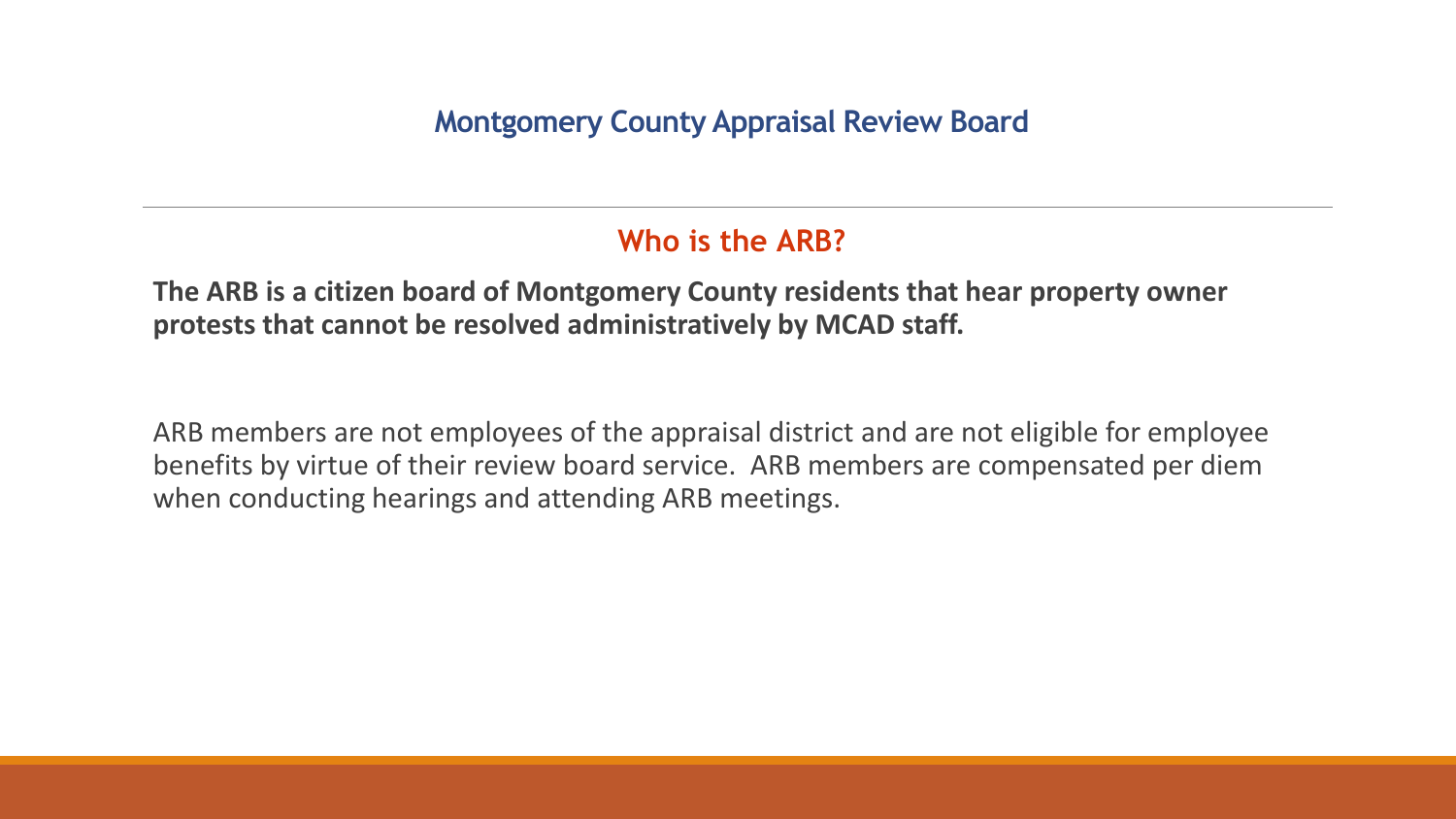#### **Montgomery County Appraisal Review Board Requirements for Service**

Candidates for the ARB must be current residents of Montgomery County, having resided in the county for at least two years; must be up to date on property tax payments for property in Texas or show the tax is being paid under an installment agreement; and must not have served all or part of three previous terms as an ARB member. Persons who fall into any of the following categories are **not eligible** to serve:

An individual currently employed by the State Comptroller of Public Accounts, or who is a member of the governing body, an officer, or a full- or part-time employee of a county, city, school district, community college district, MUD, or any other entity supported by local property taxes. Former governing body members, or officers of a taxing unit served by MCAD, are ineligible for four full years from the date they ceased to serve in that capacity.

Anyone who personally, or whose spouse personally, has a contract with local government or an appraisal district. The same restriction applies if the person, or his or her spouse, owns a 10 percent or greater interest in a business which contracts with a local government or appraisal district.

Persons who have appeared before the ARB for compensation as a tax consultant, accountant, appraiser, or representative of a property owner less than two years before the date the person is appointed.

A person who has served all or part of three previous terms as a board member or auxiliary board member on the ARB.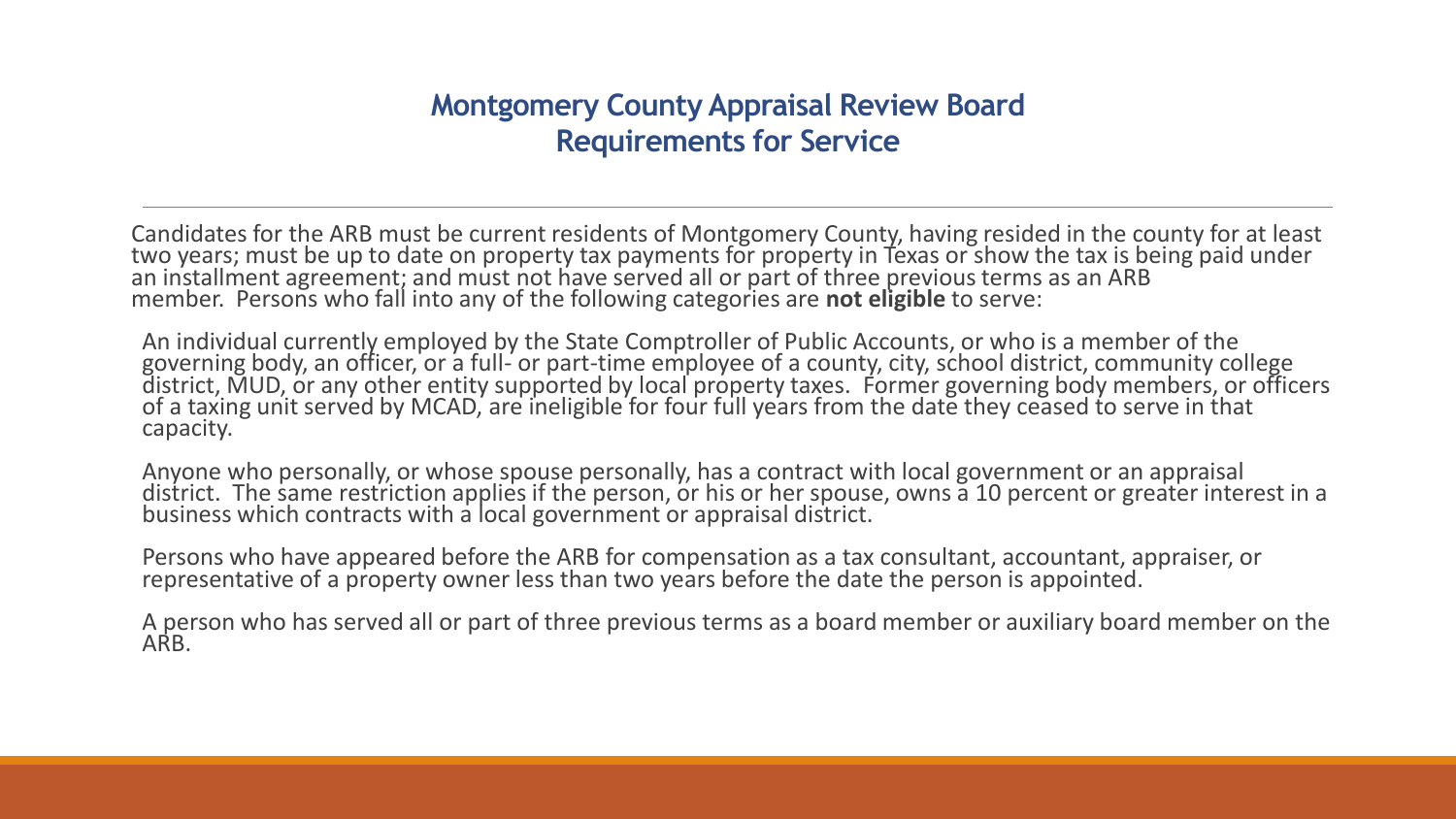#### **Montgomery County Appraisal Review Board Requirements for Service**

Any individual who has ever been employed by MCAD or has ever served as a member of the district's board of directors.

Persons who have served as a member of the governing body or officer of a taxing unit in Montgomery County until four years after resigning that position.

Applicants who are presently under indictment or have previously been convicted of a felony or a misdemeanor involving moral turpitude.

Other requirements and restrictions on service are available on the Application for ARB Appointment.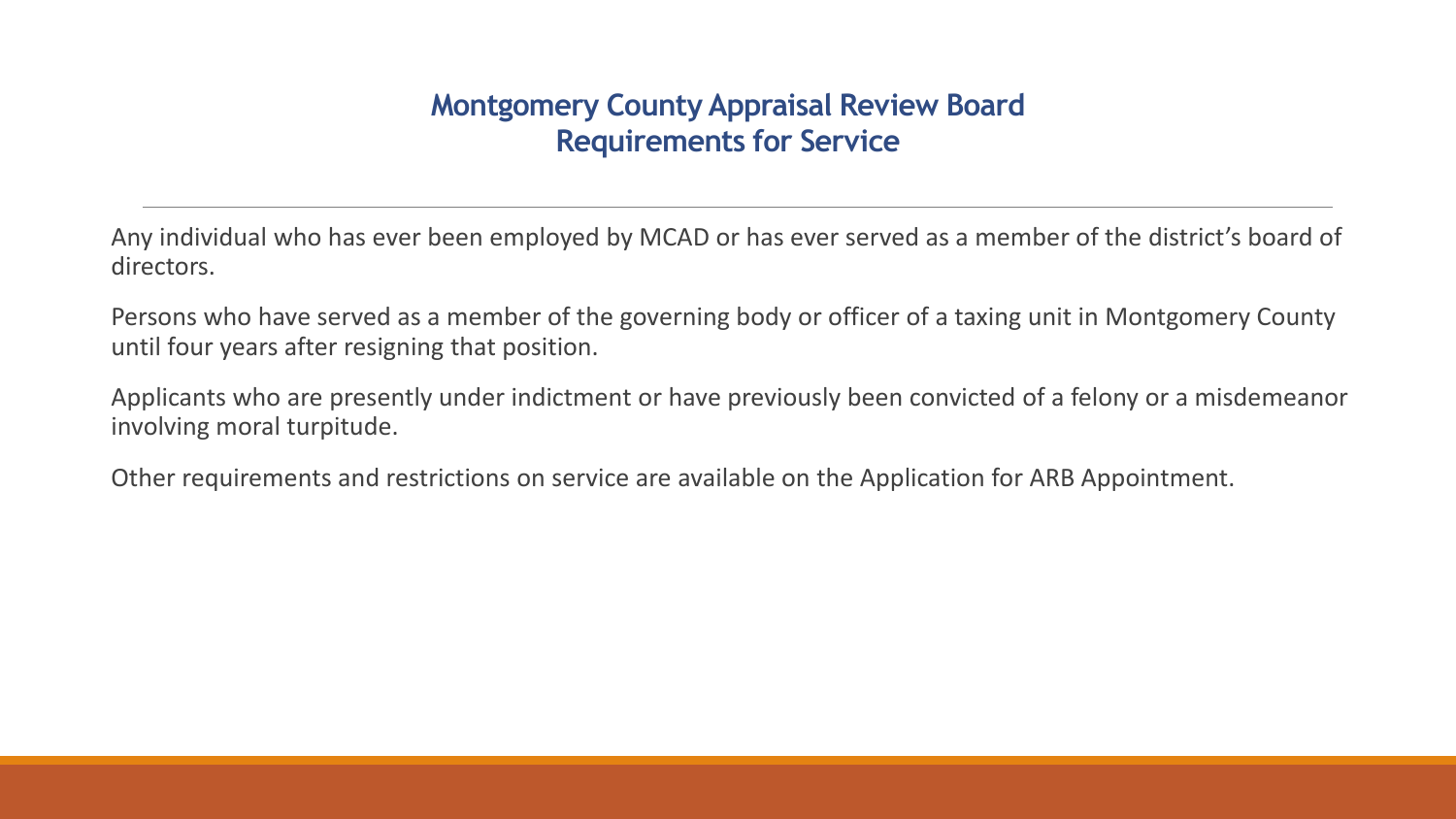#### **Montgomery County Appraisal Review Board Application Process**

ARB members are appointed by the Administrative District Judge of Montgomery County.

After your application is received, a background investigation will be conducted.

If an interview is deemed necessary by the Montgomery County Administrative District Judge, you will be contacted to schedule an appointment.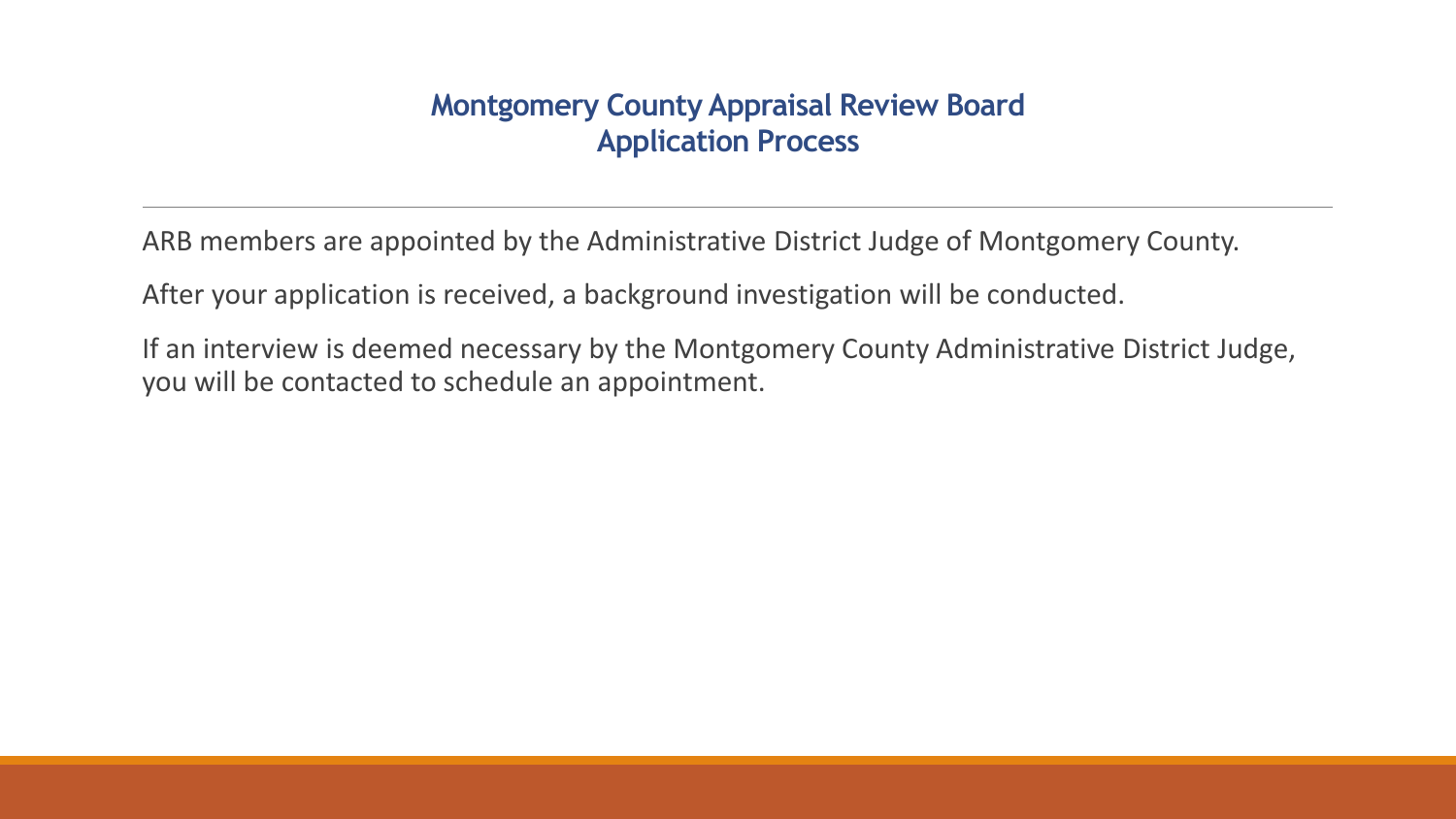#### **\*\*\*\*\*IMPORTANT NOTICE\*\*\*\*\***

**It is important that you understand this is a full-time commitment during the late spring, summer, and fall months. You must be available for service each weekday and some Saturdays from Mid-May through August to accommodate property owners protesting their property values. Hearings are held year round. Although you will not have hearings scheduled every day, ARB members must be available to serve when called. Vacations and other employment commitments are not considered valid reasons to be absent.**